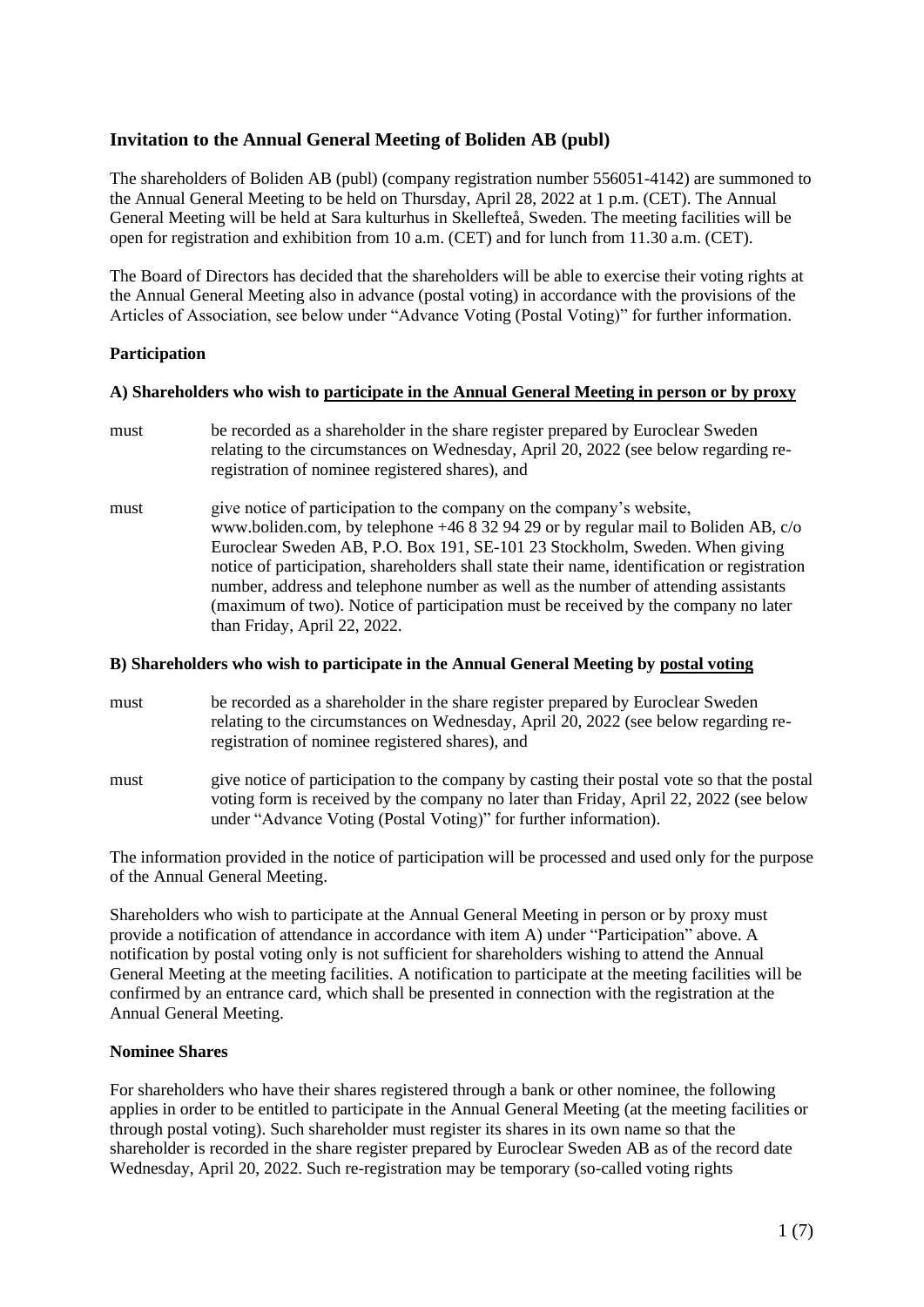registration) and the request for such registration shall be made to the nominee, in accordance with the nominee's routines, at such a time in advance as decided by the nominee. Voting rights registrations that have been completed by the nominee no later than April 22, 2022 will be taken into account in the preparation of the share register.

# **Proxy**

Shareholders that are represented, or submit their postal vote, by proxy, must issue a power of attorney. A form for power of attorney is available on the company's website www.boliden.com. A power of attorney is valid for one year from its issue date or such longer time period as set out in the power of attorney, however not longer than a maximum of five years. A power of attorney issued by a legal person must be accompanied by a certified copy of the legal person's certificate of registration. The certificate of registration shall evidence the circumstances on the date of the Annual General Meeting and should not be older than one year at the time of the Annual General Meeting. Power of attorney, certificate of registration and other documents of authority are submitted by email to GeneralMeetingServices@euroclear.com or by mail to Boliden AB, "AGM", c/o Euroclear Sweden AB, P.O. Box 191, SE-101 23, Stockholm, Sweden, well in advance of the day of the Annual General Meeting.

## **Advance Voting (Postal Voting)**

A special form must be used for the postal votes. The form is available on the company's website www.boliden.com. Completed forms must be received by Boliden no later than Friday, April 22, 2022.

The completed postal voting form can be sent by e-mail to GeneralMeetingServices@euroclear.com or by mail to Boliden AB, "AGM", c/o Euroclear Sweden AB, P.O. Box 191, SE-101 23 Stockholm, Sweden. Shareholders may also cast their votes electronically through verification with BankID via the Euroclear Sweden AB's website https://anmalan.vpc.se/EuroclearProxy. Such electronic votes must be submitted no later than April 22, 2022. If the shareholder submits its postal vote by proxy, a power of attorney for the proxy must be attached to the postal voting form according to instructions under "Proxy" above. If the shareholder is a legal person, a copy of a certificate of registration or a corresponding document must be attached to the postal voting form.

The shareholders may not provide special instructions or conditions to the postal vote. If so, the entire postal vote is invalid. Further instructions and conditions can be found in the postal voting form. In order to receive the form for postal voting by mail, please contact Euroclear Sweden at telephone +46 8 32 94 29, Monday to Friday between 09.00 a.m. and 4:00 p.m.

## **Proposed Agenda**

- 1. Opening of the Annual General Meeting
- 2. Election of the Chairman of the Meeting
- 3. Preparation and approval of the voting register
- 4. Approval of the agenda
- 5. Election of two persons to verify the minutes together with the Chairman
- 6. Determination whether the Meeting has been duly convened
- 7. Presentation of the annual report and auditor's report as well as the consolidated financial statements and auditor's report for the Group (including the auditor's statement regarding the guidelines for remuneration to the Group Management in effect since the previous Annual General Meeting)
- 8. Report on the work of the Board of Directors, its Remuneration Committee and its Audit **Committee**
- 9. The President's address
- 10. Report on the audit work during 2021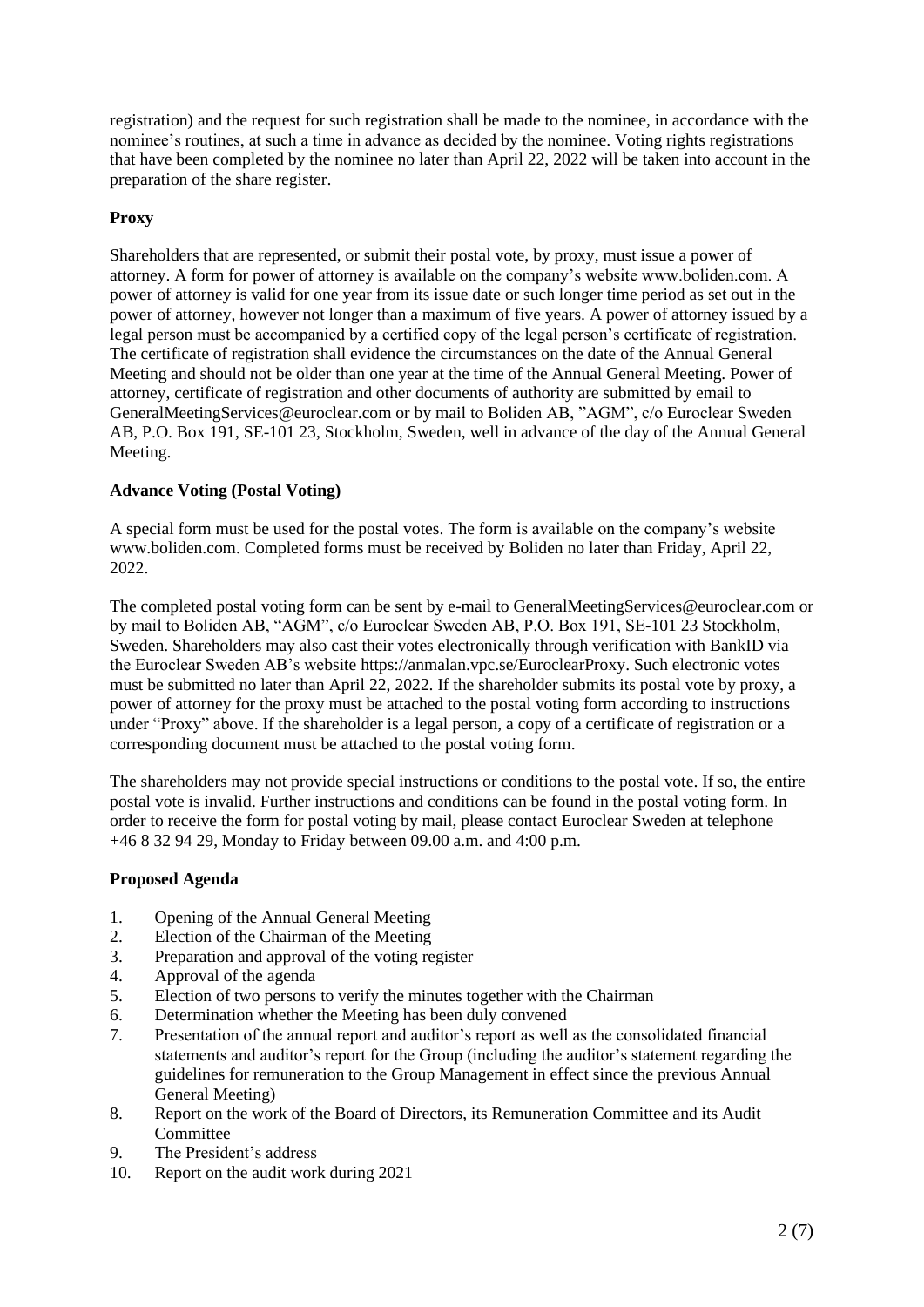- 11. Resolutions on adoption of the income statement and balance sheet as well as the consolidated income statement and consolidated balance sheet
- 12. Resolution on appropriation of the company's profit in accordance with the adopted balance sheet and determination of the record date for the right to receive dividend
- 13. Resolution on discharge from liability of the members of the Board of Directors and the President
- 14. Resolution on the number of Board members and auditors to be appointed by the Annual General Meeting
- 15. Resolution on fees for the Board of Directors
- 16. Election of the Members and Chairman of the Board of Directors
- 17. Resolution on fees for the auditor
- 18. Election of auditor
- 19. Resolution on approval of remuneration report
- 20. Resolution on instruction for the Nomination Committee
- 21. Election of members of the Nomination Committee
- 22. Resolution regarding automatic share redemption procedure including
	- a. share split 2:1
	- b. reduction of the share capital through redemption of shares
	- c. increase of the share capital through a bonus issue
- 23. Closing of the Annual General Meeting

## **Nomination Committee**

The Nomination Committee of Boliden has consisted of Jan Andersson (Swedbank Robur fonder), Chairman, Lars-Erik Forsgårdh, Lilian Fossum Biner (Handelsbanken fonder), Ola Peter Gjessing (Norges Bank Investment Management), Anders Oscarsson (AMF) and Anders Ullberg (Chairman of the Board of Directors).

#### **Election of Chairman (item 2)**

The Nomination Committee proposes that Anders Ullberg be elected Chairman of the meeting.

## **Resolution on the appropriation of the profit according to the adopted balance sheet and determination of the record date for the dividend (item 12)**

The Board of Directors proposes a dividend to the shareholders of SEK 10.50 (8.25) per share and that Monday, May 2, 2022 shall be the record date for the right to receive dividends. Provided the Annual General Meeting resolves in accordance with this proposal, the dividend is expected to be distributed through Euroclear Sweden AB on Thursday, May 5, 2022. Further distribution of funds to the shareholders of SEK 15.50 per share through an automatic redemption procedure is proposed in accordance with item 22 below.

#### **Resolution on the number of Board members and auditors appointed by the Annual General Meeting (item 14)**

The Nomination Committee proposes the appointment of seven Board members and one registered accounting firm as auditor.

#### **Resolution on fees for the Board of Directors (item 15)**

The Nomination Committee proposes that the Chairman of the Board shall be remunerated with a fee of SEK 1,920,000 (1,830,000) and that each of the other Directors not employed by the company shall be remunerated with a fee of SEK 640,000 (610,000); that the Chairman of the Audit Committee shall be remunerated with a fee of SEK 250,000 (250,000); that each of the Audit Committee members shall be remunerated with a fee of SEK 150,000 (150,000); and that both the Chairman and the other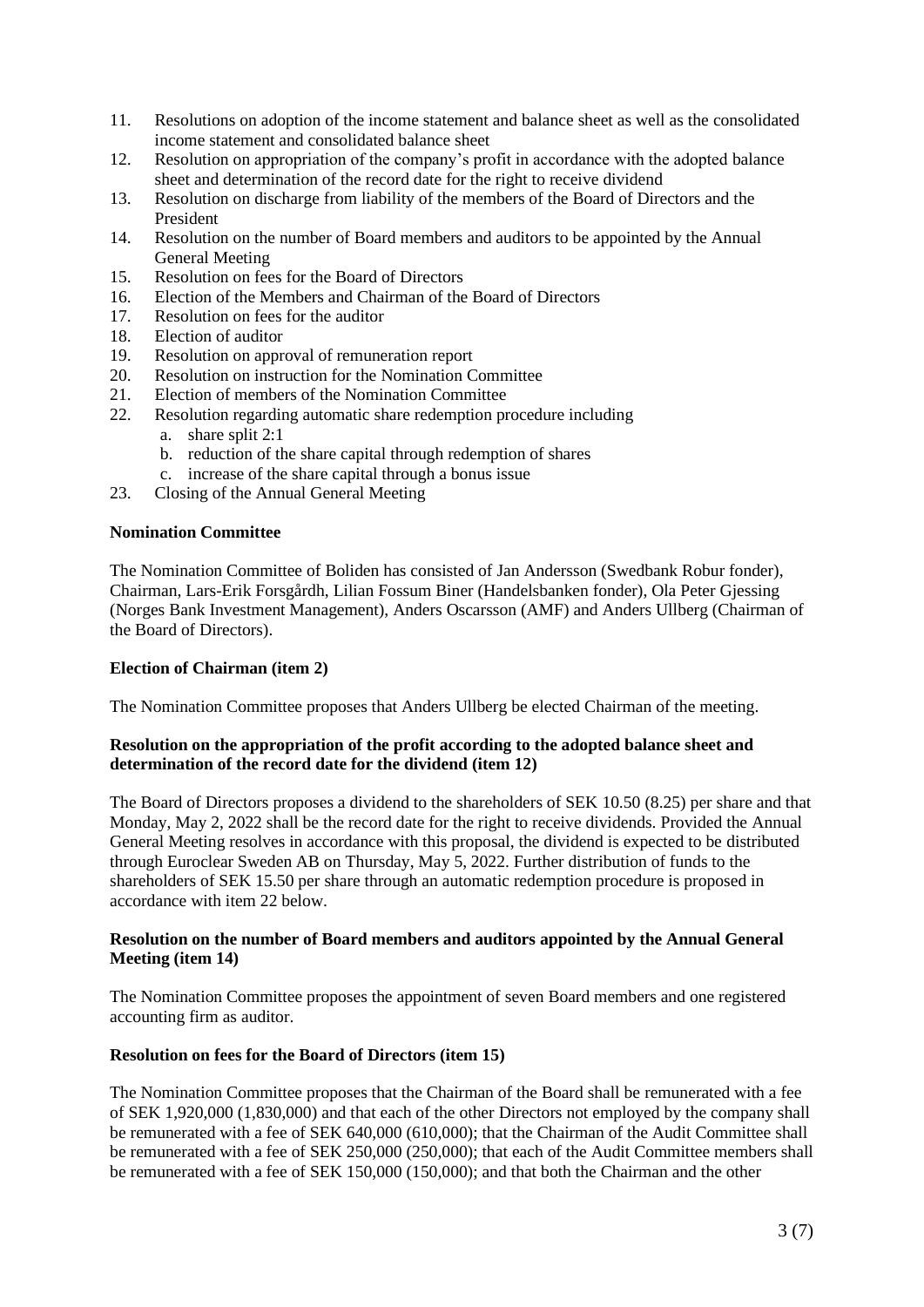member of the Remuneration Committee shall be remunerated with a fee of SEK 75,000 (50,000) each.

## **Election of the Members and Chairman of the Board of Directors (item 16)**

Anders Ullberg and Michael G:son Löw have declined re-election. The Nomination Committee proposes re-election of Helene Biström, Per Lindberg, Perttu Louhiluoto, Elisabeth Nilsson, Pia Rudengren and Karl-Henrik Sundström, and new election of Tomas Eliasson. Tomas Eliasson, born 1962, holds an MSc in Economics and has previously been, among other things, the CFO of Sandvik, Electrolux and Assa Abloy. He has also been nominated as Board Member to the Board of Directors of Millicom International Cellular and Telia Company.

The Nomination Committee also proposes new election of Karl-Henrik Sundström as Chairman of the Board of Directors.

## **Resolution on fees for the auditor (item 17)**

The Nomination Committee proposes that the auditor's fees shall be paid in accordance with approved invoices.

#### **Election of auditor (item 18)**

The Nomination Committee proposes, in accordance with the recommendation by the Audit Committee, election of the accounting firm Deloitte AB as auditor for the period until the end of the next Annual General Meeting.

#### **Resolution on approval of remuneration report (item 19)**

The Board of Directors proposes that the Annual General Meeting resolve to approve the Board of Directors' report regarding remuneration prepared in accordance with Chapter 8, Section 53 a of the Swedish Companies Act.

#### **Resolution on instruction for the Nomination Committee (item 20)**

The Nomination Committee proposes an amendment of the instruction for the Nomination committee to the effect that the Chairman of the Board shall be a co-opted (adjunct) member of the Nomination Committee instead of a regular member, and that no representative of the smaller shareholders is appointed. As a result, the Nomination Committee proposes that the Annual General Meeting resolves on the following instruction for the Nomination Committee, to apply until the General Meeting decides otherwise.

The Nomination Committee shall consist of a minimum of three and a maximum of five members. The Annual General Meeting elects three members to the Nomination Committee. These shall represent shareholders that at the end of the month preceding the issue of the notice for the Annual General Meeting are the three largest shareholders and who have consented to participate in the work of the Nomination Committee ("Large Shareholders"). The Chairman of the Board of Directors is a co-opted (adjunct) member of the Nomination Committee. The Nomination Committee shall select a Chairman within the members at its inaugural meeting.

In order to replace resigning members or to more accurately reflect the shareholder structure, the Nomination Committee may offer other larger shareholders to be represented on the Committee. If such offer is made, it shall be directed in order of priority to the next largest shareholder who is not already represented on the Committee.

If a member represents a Large Shareholder who has divested the majority of its holding in the company and who thus subsequently no longer represents any of the five largest shareholders, the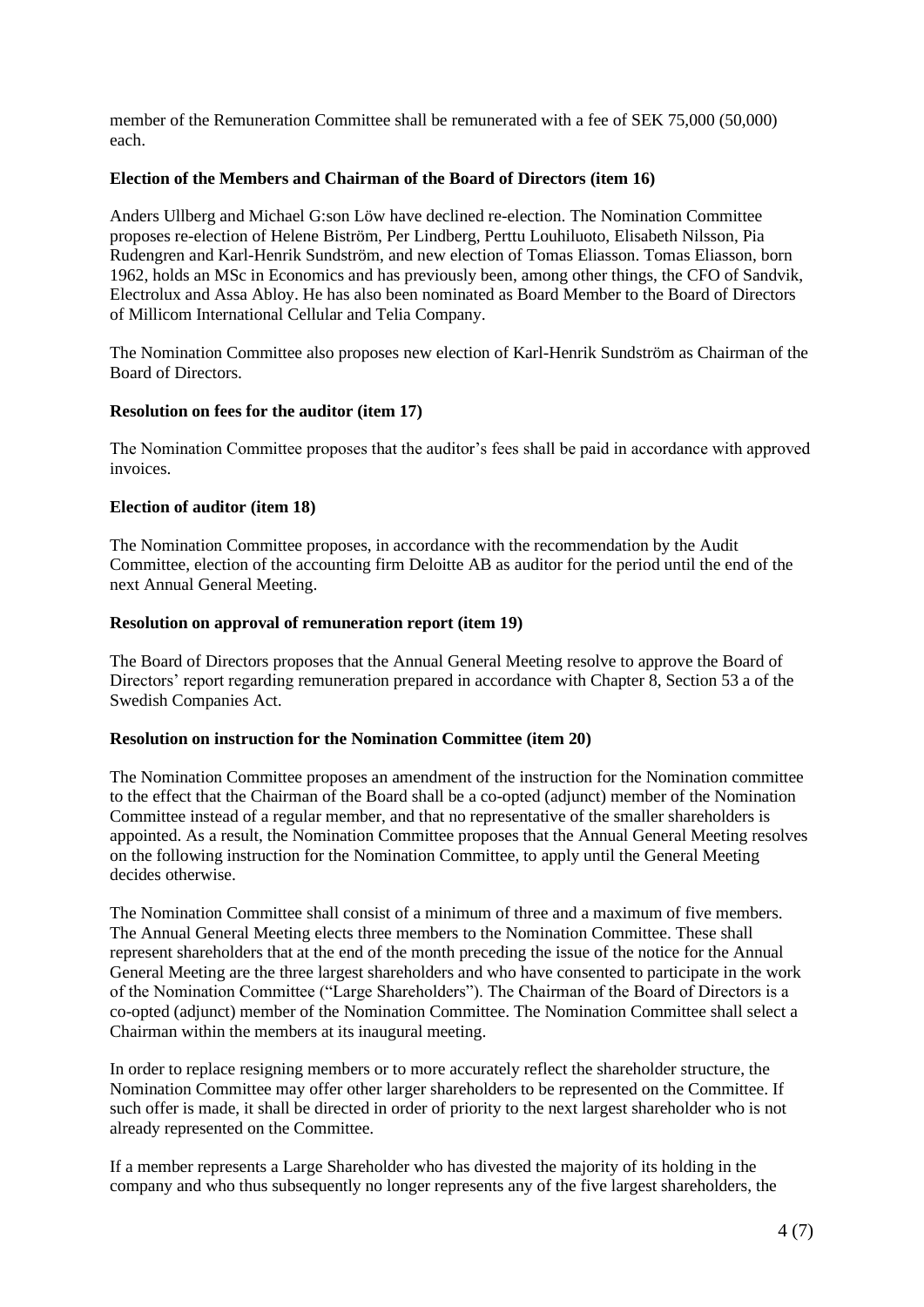Nomination Committee shall resolve whether such member shall continue or resign from the Nomination Committee.

If a Large Shareholder wishes to replace its representative on the Nomination Committee, notification thereof shall be sent to the Chairman of the Nomination Committee.

The company shall publish changes in the composition of the Nomination Committee as soon as a change has occurred.

The Nomination Committee shall act in the best interest of all shareholders and submit proposals to Annual General Meeting or, where applicable, to Extraordinary General Meetings, with respect to:

- Chairman at the Annual General Meeting
- number of Board members
- Board members and Chairman of the Board
- fees to the Board of Directors, allocated between the Chairman and other Board members
- fees for committee work
- auditors
- fees to the company's auditor
- appointment of Nomination Committee members

No compensation shall be paid to the members of the Nomination Committee. However, the company shall bear reasonable costs necessary for the performance of the assignment of the Nomination Committee.

#### **Election of members of the Nomination Committee (item 21)**

The Nomination Committee proposes that Lennart Franke (Swedbank Robur fonder), Karin Eliasson (Handelsbanken fonder) and Patrik Jönsson (SEB fonder) are appointed as Nomination Committee members.

### **Resolution regarding automatic share redemption procedure including a) share split 2:1, b) reduction of the share capital through redemption of shares and c) increase of the share capital through a bonus issue (item 22)**

#### Background

Boliden has generated substantial cash flows over the past year and the financial position is strong. At the end of the year, the net debt/equity ratio was minus 2 per cent, which means that the balance sheet is stronger than Boliden's target of about 20 per cent at economic peaks. The Board proposes that the Annual General Meeting resolves on an automatic share redemption, which will not jeopardise the ability to handle any deterioration in market terms nor the ability to finance additional growth. Through this, each existing share is split into two shares (share split 2:1), whereof one of those shares will automatically be redeemed at SEK 15.50. In addition to the proposed ordinary dividend of approximately SEK 2,872 million, approximately SEK 4,239 million will be distributed to the shareholders through this procedure. The dividend and the redemption amount to a total of approximately SEK 7,111 million, or SEK 26.00 per share. To achieve a quick and efficient redemption procedure the Board further proposes that the company's share capital is restored to its current amount by means of a bonus issue. In view hereof, the Board proposes that the meeting resolves in accordance with the following proposal.

#### 22 a) share split 2:1

The Board proposes that the Annual General Meeting resolves on a share split 2:1, meaning that each existing share is divided into two shares, of which one is to be referred to as redemption share in the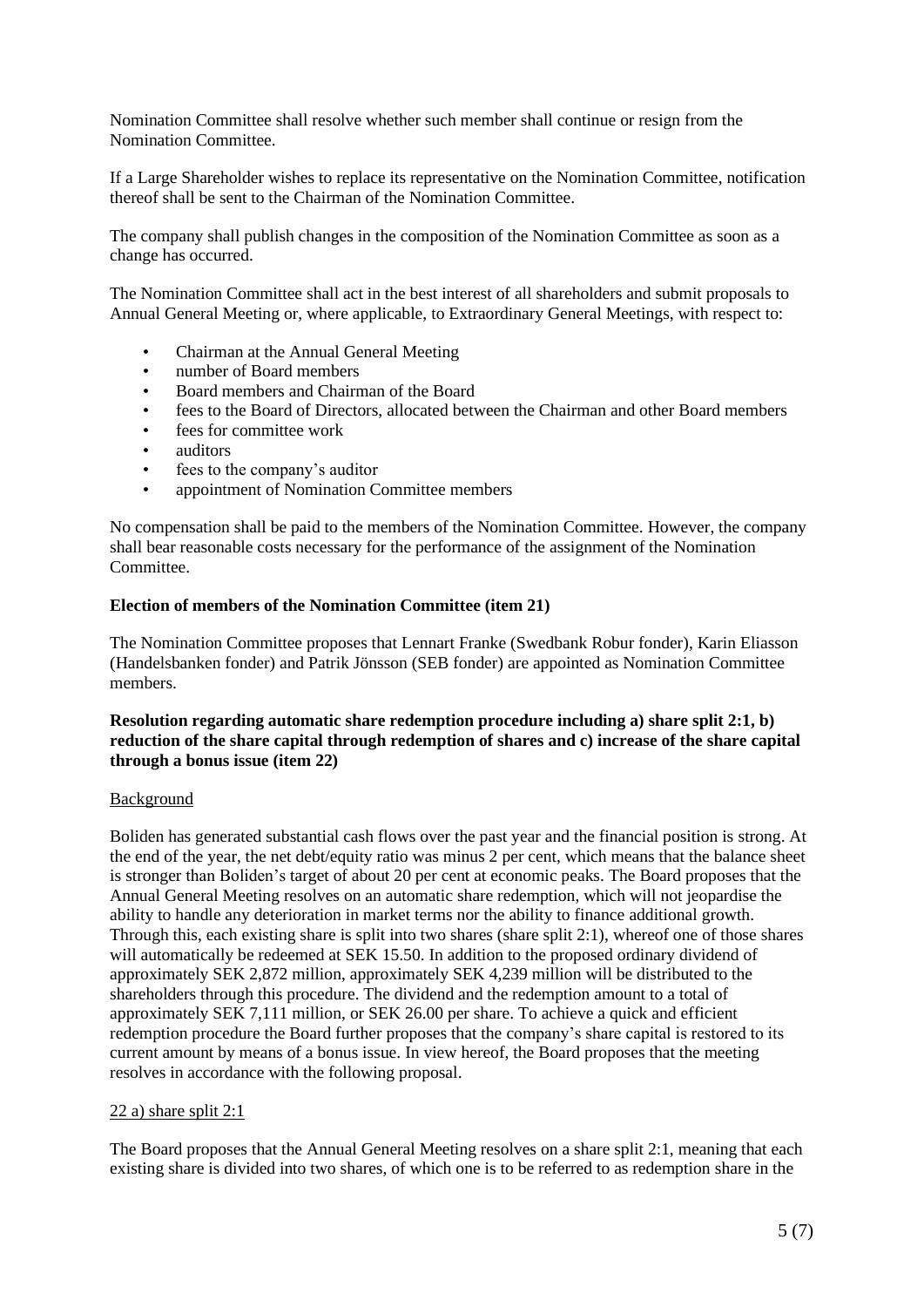Euroclear system and be redeemed in the manner described under item b) below. The suggested record date at Euroclear for the share split is May 12, 2022. The last trading day for the company's shares including the right to receive redemption shares will therefore be May 10, 2022 and the first trading day for the company's shares excluding the right to receive redemption shares will be May 11, 2022. After the share split, the number of shares in the company will increase from 273,511,169 to 547,022,338, each share with a quota value of approximately SEK 1.06.

#### 22 b) reduction of the share capital through redemption of shares

The Board proposes that the Annual General Meeting resolves that the company's share capital shall be reduced by SEK 289,457,169 (the reduction amount) for repayment to the shareholders. The reduction of the share capital will be made by means of redemption of 273,511,169 shares.

The shares to be redeemed shall be those shares that, after the share split in accordance with item a) above, are referred to as redemption shares in the Euroclear system, whereby the record date for the right to receive redemption shares according to item a) above is May 12, 2022. Trading in the redemption shares is estimated to take place as from May 13, 2022 up to June 3, 2022.

For each redeemed share a redemption amount of SEK 15.50 will be paid in cash, of which approximately SEK 14.44 exceeds the quota value of the share. The total redemption amount is estimated to SEK 4,239,423,119.50. In addition to the reduction amount of SEK 289,457,169, an estimated amount of SEK 3,949,965,950.50 will be distributed, by use of the company's non-restricted equity. The record date for the right to receive the redemption amount is proposed to be June 8, 2022. Payment of the redemption amount is estimated to be made by Euroclear on June 13, 2022.

Following the reduction, the company's share capital will amount to SEK 289,457,169, allocated on in total 273,511,169 shares, each share with a quota value of approximately SEK 1.06. Apart from the reduction of the share capital, the company's restricted equity will not be affected.

## *Pursuant to Chapter 20, Section 13, fourth paragraph of the Swedish Companies Act, the Board hereby states the following.*

It follows from the proposal on reduction of share capital that the Board proposes that the company's share capital shall be reduced by SEK 289,457,169 through redemption of 273,511,169 shares, for repayment to the shareholders.

To achieve a quick and efficient redemption procedure without the requirement of obtaining the Swedish Companies Registration Office's or a general court's permission, the Board has also proposed that the Annual General Meeting resolves on restoring the company's share capital to its current amount by increasing the share capital with SEK 289,457,169 by way of a bonus issue without issuance of new shares. The amount is to be transferred from the company's non-restricted equity to the company's share capital, in accordance with item c) below.

Through the reduction of the share capital for repayment to the shareholders, the company's share capital is reduced by SEK 289,457,169 and through the bonus issue the company's share capital is increased by the same amount. The company's restricted equity and share capital will therefore remain unchanged after the implementation of the bonus issue

#### 22 c) increase of the share capital through a bonus issue

Further, to achieve a quick and efficient redemption procedure without the requirement of obtaining the Swedish Companies Registration Office's or a general court's permission, the Board proposes that the Annual General Meeting resolves on a bonus issue to increase the company's share capital by SEK 289,457,169, to SEK 578,914,338, through a transfer of SEK 289,457,169 from the company's non-restricted equity. No new shares are to be issued in connection with the bonus issue.